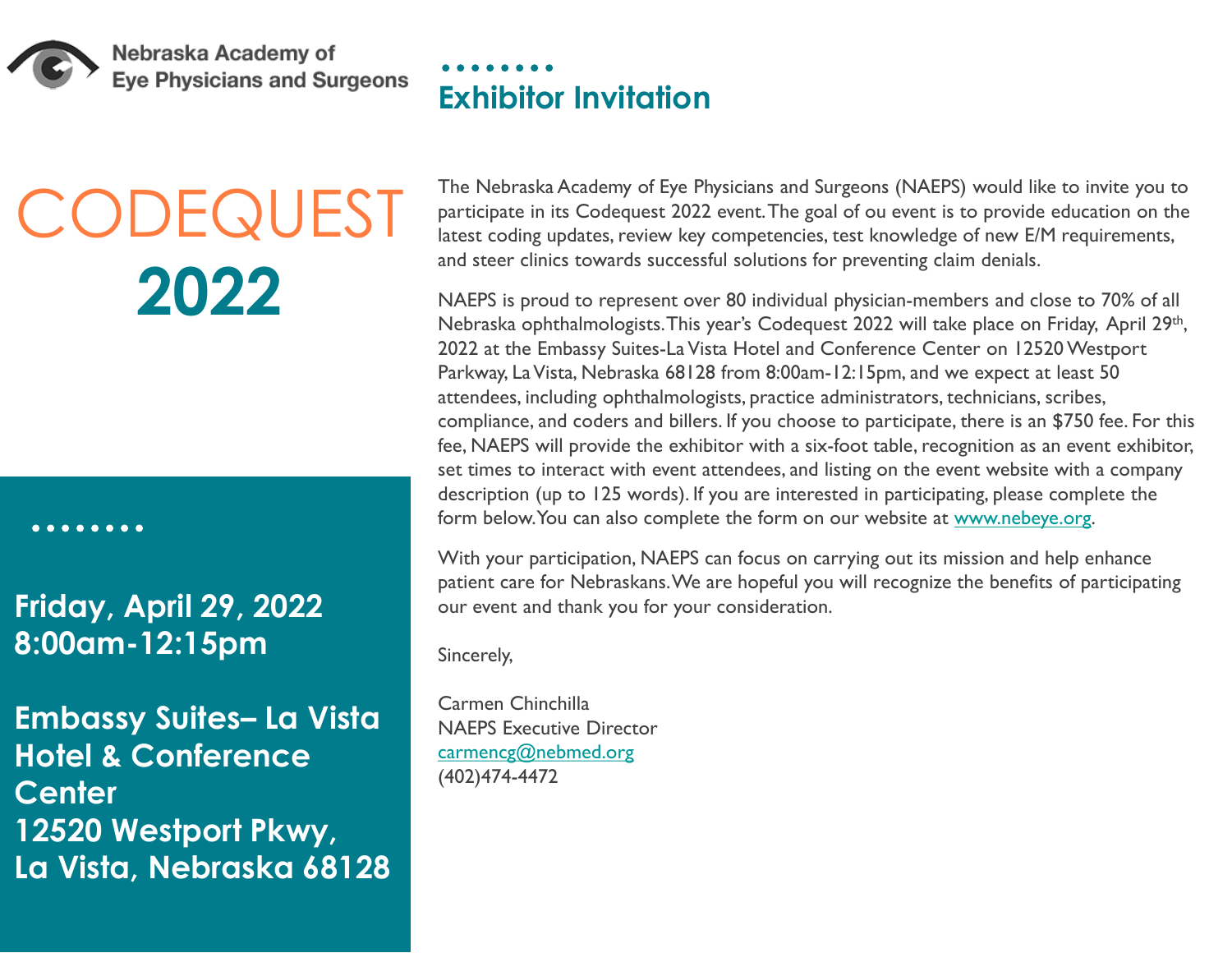Nebraska Academy of **Eve Physicians and Surgeons** 

### **CODEQUES 2022**

**Friday, April 29, 2022** 

**8:00am-12:15pm**

. . . . . .

**Embassy Suites– La Vista Hotel & Conference Center 12520 Westport Pkwy, La Vista, Nebraska 68128** **Exhibitor Display Response Form**

#### **Name of Organization/Company**

**My company would like to reserve exhibit space for \$750.00: (ii) Yes (iii) No** 

#### *Exhibit space includes:*

- Exhibitor acknowledgement in e-communications, final program, signage, and website (including logo)
- One (1) exhibit table-top
- Two (2) representatives at the meeting
- Listing on NAEPS Codequest 2022 website with link
- Company Description on website- maximum 125 words

#### **Representative Name/Contact Person 1:**

**Address:**

**Phone Number:**

**Email Address:** 

**Representative Name/Contact Person 2:**

**Address:**

**Phone Number:**

**Email Address:** 

**Exhibitor Policy/Guidelines:** As an exhibitor, your company will have no influence on the selection of speakers, topics, or other components of the event/CME activity.

**Payment Method:**



**Check-**Please make checks payable to NAEPS, Tax ID#47-0630498. Submit payment to 1045 Lincoln Mall, Suite 200, Lincoln, NE 68508

**Credit Card-** Please visit our website at [www.nebeye.org.](https://www.nebeye.org/exhibits-and-sponsorships/)